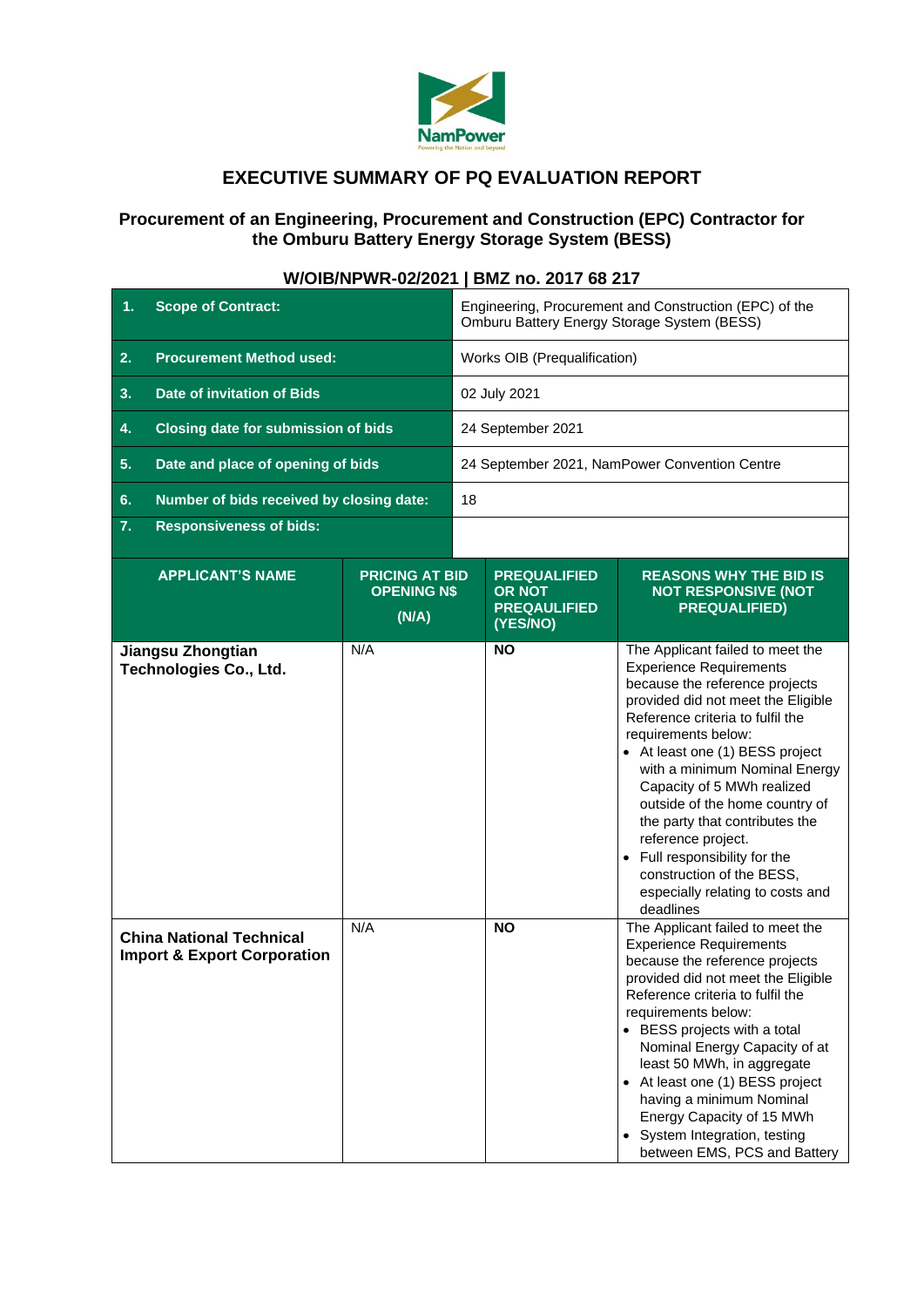

| <b>Murray &amp; Roberts Power &amp;</b><br><b>Energy and Lesedi Nuclear</b><br><b>Services JV</b>                                             | N/A | <b>NO</b>                                     | The Applicant failed to meet the<br><b>Experience Requirements</b><br>because the reference projects<br>provided did not meet the Eligible<br>Reference criteria to fulfil the<br>requirements below:<br>• BESS projects with a total<br>Nominal Energy Capacity of at<br>least 50 MWh, in aggregate                                                                                                                                                                                                                                                                                                                                                                                                                                                                                                                                                                                                                                                                                                   |
|-----------------------------------------------------------------------------------------------------------------------------------------------|-----|-----------------------------------------------|--------------------------------------------------------------------------------------------------------------------------------------------------------------------------------------------------------------------------------------------------------------------------------------------------------------------------------------------------------------------------------------------------------------------------------------------------------------------------------------------------------------------------------------------------------------------------------------------------------------------------------------------------------------------------------------------------------------------------------------------------------------------------------------------------------------------------------------------------------------------------------------------------------------------------------------------------------------------------------------------------------|
| Narada Energy Namibia JV                                                                                                                      | N/A | <b>NO</b>                                     | The Applicant failed the following<br><b>Qualification Criteria as</b><br>documents for only one of the JV<br>partners were submitted:<br>• Submission of audited financial<br>statements shall be prepared by<br>an accountant that is registered<br>by the Public Accounts and<br>Auditors Board (PAAB) or<br>similar certified accountant<br>regulatory body for the latest<br>five (5) years. Please note that<br>Applicants with less than three<br>(3) years financial statements<br>will not be considered.<br>• Average Current ratio = Current<br>assets / Current liabilities at a<br>ratio of $\geq 1.1$ (5-year average)<br>$\bullet$ Indebtedness Ratio = Total<br>Liabilities / Total Assets, at a<br>ratio of ≤80% (5-year average)<br>• The Applicant shall also<br>demonstrate, to the satisfaction<br>of the Employer, that it has<br>adequate sources of finance to<br>meet the cash flow<br>requirements on works currently<br>in progress and for future<br>contract commitments. |
| <b>Siemens Energy Global</b><br>GmbH & Co. KG                                                                                                 | N/A | <b>YES</b><br>(Conditionally<br>Prequalified) | In line with ITA 28.2 the Applicant<br>is conditionally prequalified                                                                                                                                                                                                                                                                                                                                                                                                                                                                                                                                                                                                                                                                                                                                                                                                                                                                                                                                   |
| <b>Alpha Namibia Industries</b><br><b>Renewable Power Limited</b><br>and The Frans Indongo<br><b>Investment Trust Joint</b><br><b>Venture</b> | N/A | <b>YES</b>                                    |                                                                                                                                                                                                                                                                                                                                                                                                                                                                                                                                                                                                                                                                                                                                                                                                                                                                                                                                                                                                        |
| <b>Enertronica Santerno S.P.A</b>                                                                                                             | N/A | <b>NO</b>                                     | The Applicant failed the following<br><b>Qualification Criteria:</b><br>• Average Current ratio = Current<br>assets / Current liabilities at a<br>ratio of $\geq 1.1$ (5-year average)<br>$\bullet$ Indebtedness Ratio = Total<br>Liabilities / Total Assets, at a<br>ratio of ≤80% (5-year average)<br>• The Applicant shall demonstrate<br>that it has access to, or has<br>available, liquid assets,                                                                                                                                                                                                                                                                                                                                                                                                                                                                                                                                                                                                |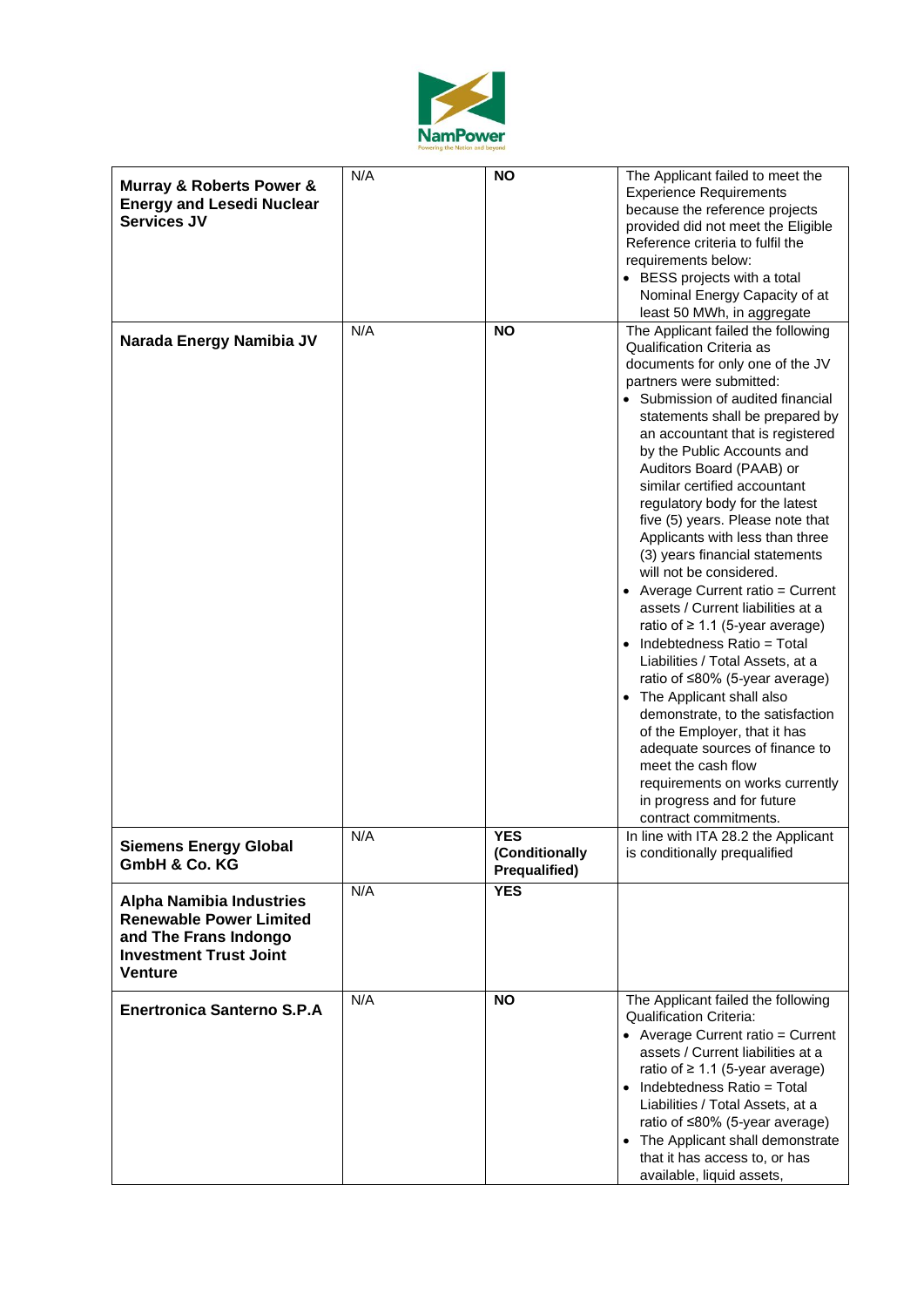

|                                                        |     |           | unencumbered real assets,<br>lines of credit, and other<br>financial means (independent of<br>any contractual advance<br>payment) sufficient to meet the<br>construction cash flow<br>requirements estimated as EUR<br>4 million for the subject<br>contract(s) net of the Applicants<br>other commitments<br>• The Applicant shall also<br>demonstrate, to the satisfaction<br>of the Employer, that it has<br>adequate sources of finance to<br>meet the cash flow<br>requirements on works currently<br>in progress and for future<br>contract commitments.                                                                                                                                                                                                                                                                                                                                                                                                                                                                                                                                                                                                                                                                                                                                                                              |
|--------------------------------------------------------|-----|-----------|---------------------------------------------------------------------------------------------------------------------------------------------------------------------------------------------------------------------------------------------------------------------------------------------------------------------------------------------------------------------------------------------------------------------------------------------------------------------------------------------------------------------------------------------------------------------------------------------------------------------------------------------------------------------------------------------------------------------------------------------------------------------------------------------------------------------------------------------------------------------------------------------------------------------------------------------------------------------------------------------------------------------------------------------------------------------------------------------------------------------------------------------------------------------------------------------------------------------------------------------------------------------------------------------------------------------------------------------|
| <b>IAccess Energy Namibia</b><br>(Proprietary) Limited | N/A | <b>NO</b> | The Applicant failed the following<br><b>Qualification Criteria:</b><br>• Submission of audited financial<br>statements shall be prepared by<br>an accountant that is registered<br>by the Public Accounts and<br>Auditors Board (PAAB) or<br>similar certified accountant<br>regulatory body for the latest<br>five (5) years. Please note that<br>Applicants with less than three<br>(3) years financial statements<br>will not be considered.<br>• Average Current ratio = Current<br>assets / Current liabilities at a<br>ratio of $\geq 1.1$ (5-year average)<br>• Indebtedness Ratio = Total<br>Liabilities / Total Assets, at a<br>ratio of ≤80% (5-year average)<br>• The Applicant shall demonstrate<br>that it has access to, or has<br>available, liquid assets,<br>unencumbered real assets,<br>lines of credit, and other<br>financial means (independent of<br>any contractual advance<br>payment) sufficient to meet the<br>construction cash flow<br>requirements estimated as EUR<br>4 million for the subject<br>contract(s) net of the Applicants<br>other commitments<br>The Applicant shall also<br>demonstrate, to the satisfaction<br>of the Employer, that it has<br>adequate sources of finance to<br>meet the cash flow<br>requirements on works currently<br>in progress and for future<br>contract commitments. |